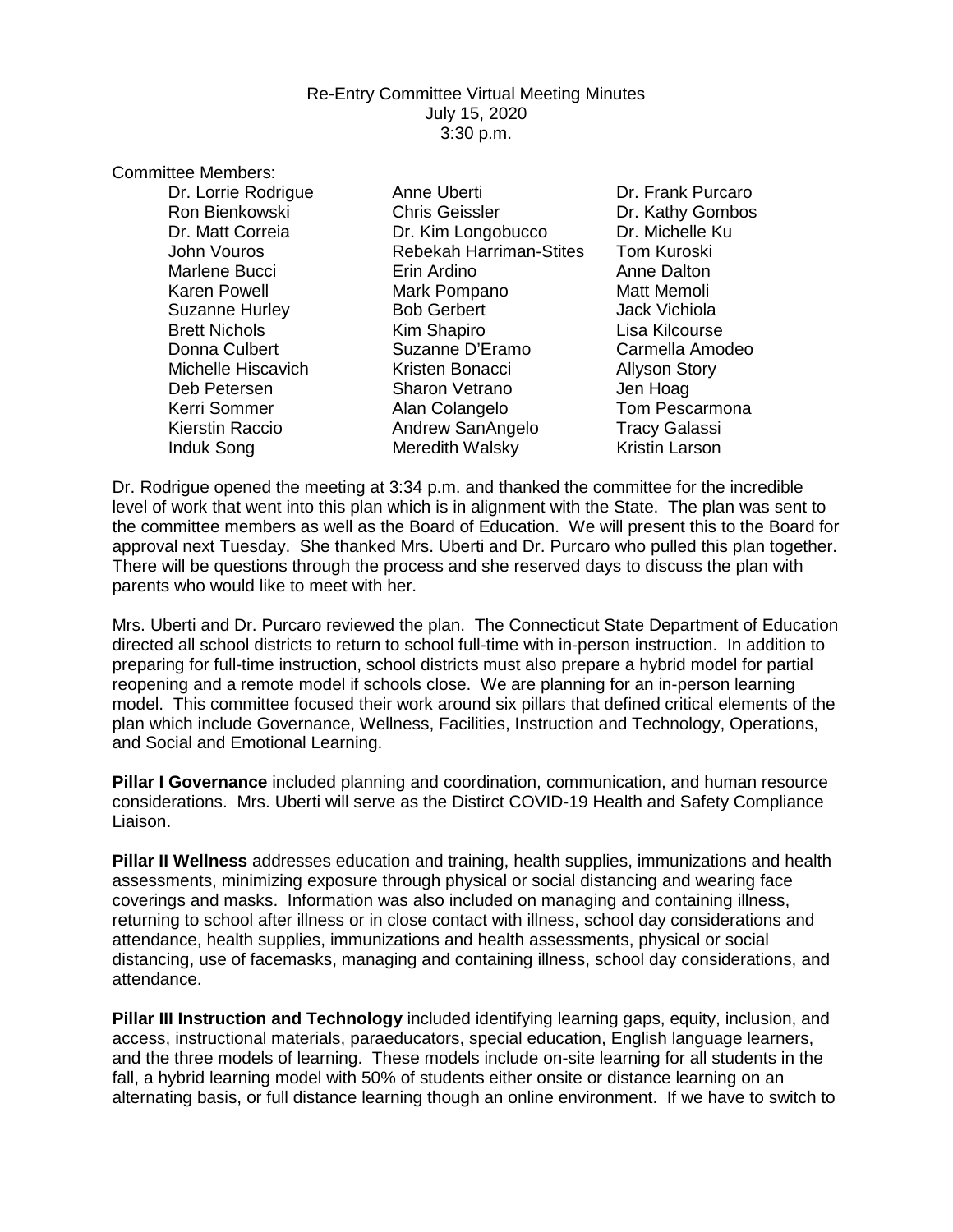another learning model we recommend students in grades K-2 keep their devices at home and grades 3-12 students will bring them to school during the hybrid model. With this model, schools will be closed on Wednesdays for cleaning with teachers working on line with students. If fully remote, we would keep the Wednesday break with students working independently on assignments and teachers having time for collaboration, prep, and professional development.

**Pillar IV Social Emotional Learning** addresses school re-engagement supporting the social/emotional needs of all students, parents and staff and SEL staff training. We will need a lot of support for students and use the Safe School Climate Committee's culture of hope, wellness and optimism.

**Pillar V Facilities** includes information on classroom health and safety, signage and messaging, and school and campus security with public health guidelines being followed with checklists for cleaning.

**Pillar VI School Operations** addresses building usage, State and Federal lunch programs and policies, cafeteria spaces, lunches and snacks, athletics, recess and play, and transportation and buses. The buses will be at full capacity with assigned seats, students wearing face masks and will include bus monitors. Windows will remain open.

Dr. Rodrigue asked for thoughts and questions.

Allyson Story thanked them for this incredible work and noted we are removing excess furniture and asked if doing that class sizes won't have to adjust.

Dr. Rodrigue said with removing furniture we were able to get within the minimum of 3 feet but shooting for the feasibility of the 6 feet which the State plan calls for.

Tracy Galassi asked about seating on the buses.

Dr. Rodrigue said All-Star sent their plan which is mirroring the State guidelines regarding masks and the bus being cleaned between rides. A routine will be established with students which is the key in understanding expectations.

Ms. Galassi asked about temperatures being taken and rescheduling custodians to work during the day.

Dr. Rodrigue said taking temperatures is a shared responsibility with the community. It's important that parents screen children to be sure they don't have a temperature. We will be purchasing thermometers for those families that need one. Masks are critical. Bob Gerbert will be moving and shifting the custodians and provide overtime when needed. There will be check lists outside of each bathroom.

Ms. Galassi asked how we would handle if someone was sick in a classroom and how we would handle quarantining.

Dr. Rodrigue said if someone is sick it would be self-reporting. Nurses will be the building liaisons and the Health Director would be involved. Regarding being quarantined, it depends on where the case was first reported and if they were in school or on a bus. Thresholds will be coming down from State to make it clear but it will be her and the Director of Health to determine where that contact was.

Donna Culbert thanked everyone for their hard work and feels we are way ahead of a lot of places. We have to be patient and calm as things evolve and change over the next months. This is a great district with dedicated people.